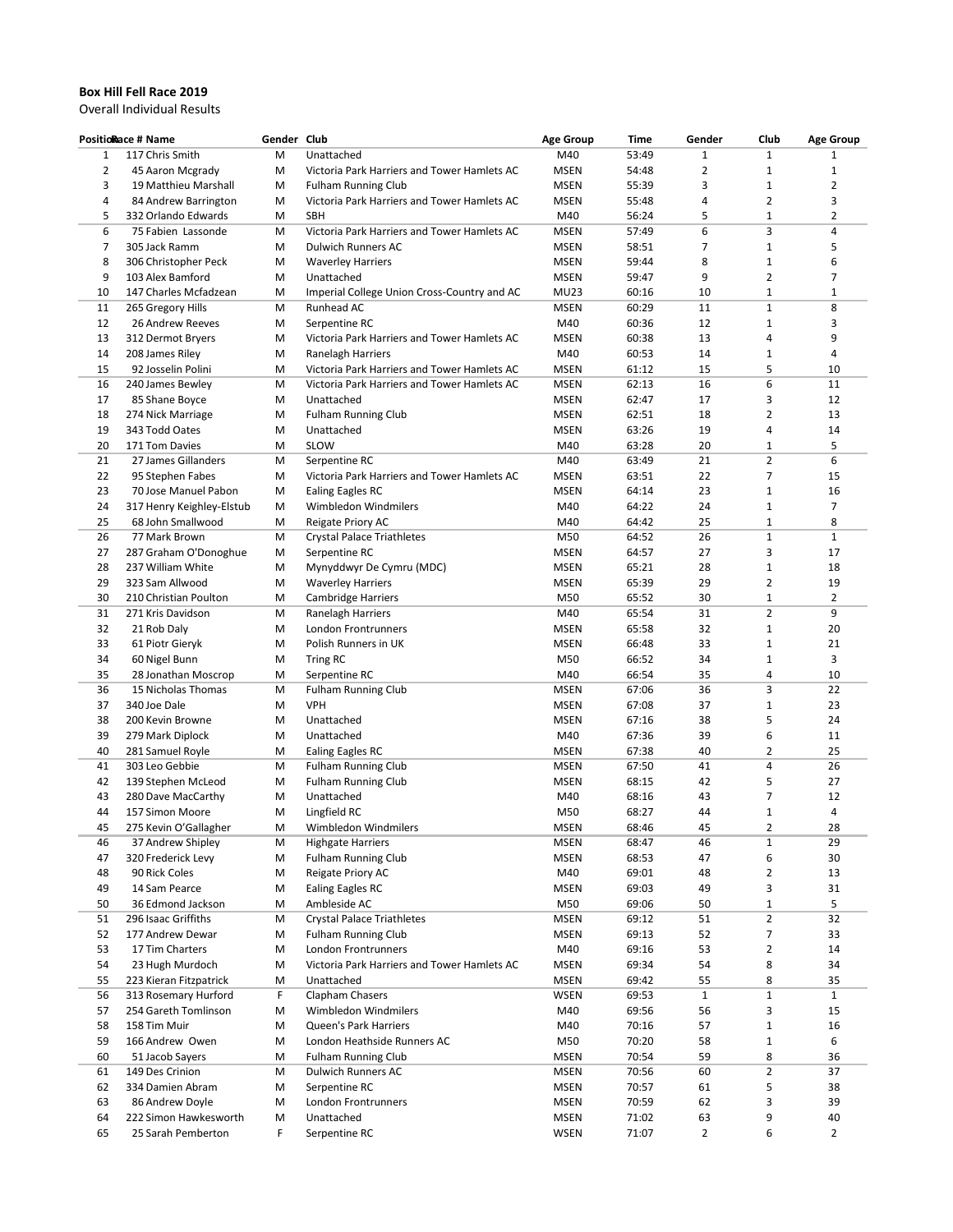| 66  | 311 Jim Ferris                       | M      | Unattached                                                                     | M40                | 71:20          | 64             | 10                 | 17             |
|-----|--------------------------------------|--------|--------------------------------------------------------------------------------|--------------------|----------------|----------------|--------------------|----------------|
| 67  | 201 Darren Cartwright                | м      | Unattached                                                                     | <b>MSEN</b>        | 71:28          | 65             | 11                 | 41             |
| 68  | 187 Martin Filer                     | м      | Striders Of Croydon                                                            | M40                | 71:35          | 66             | $\mathbf{1}$       | 18             |
| 69  | 241 Nicholas Leahy                   | м      | Unattached                                                                     | <b>MSEN</b>        | 71:38          | 67             | 12                 | 42             |
| 70  | 242 Joseph Gunn                      | M      | Unattached                                                                     | <b>MSEN</b>        | 71:40          | 68             | 13                 | 43             |
| 71  | 233 Badar Al Raisi                   | M      | Victoria Park Harriers and Tower Hamlets AC                                    | <b>MSEN</b>        | 71:47          | 69             | 9                  | 44             |
|     |                                      |        |                                                                                |                    |                |                |                    |                |
| 72  | 285 Richard George                   | м      | Unattached                                                                     | <b>MSEN</b>        | 72:02          | 70             | 14                 | 45             |
| 73  | 309 Simon Barnett                    | М      | <b>Tring RC</b>                                                                | M40                | 72:09          | 71             | $\overline{2}$     | 19             |
| 74  | 121 Grzegorz Kornalski               | М      | Polish Runners in UK                                                           | M40                | 72:11          | 72             | $\overline{2}$     | 20             |
| 75  | 269 Jordi Mila                       | м      | Victoria Park Harriers and Tower Hamlets AC                                    | <b>MSEN</b>        | 72:12          | 73             | 10                 | 46             |
| 76  | 339 Tom Vincent                      | М      | <b>Crystal Palace Triathletes</b>                                              | <b>MSEN</b>        | 72:20          | 74             | 3                  | 47             |
| 77  | 49 See Wah Cheng                     | м      | Runhead AC                                                                     | <b>MSEN</b>        | 72:21          | 75             | $\overline{2}$     | 48             |
| 78  | 160 Ben Stanton                      | м      | Serpentine RC                                                                  | <b>MSEN</b>        | 72:23          | 76             | $\overline{7}$     | 49             |
| 79  | 234 Philip Reeves                    | м      | Wimbledon Windmilers                                                           | M40                | 72:24          | 77             | 4                  | 21             |
| 80  | 324 Steven Clelland                  | м      | SLOW                                                                           | <b>MSEN</b>        | 72:25          | 78             | 2                  | 50             |
| 81  | 253 Simon Adams                      | М      | Wimbledon Windmilers                                                           | M50                | 72:26          | 79             | 5                  | $\overline{7}$ |
| 82  | 302 Stephen Lindley-Jones            | М      | <b>Fulham Running Club</b>                                                     | <b>MSEN</b>        | 72:37          | 80             | 9                  | 51             |
|     |                                      |        |                                                                                |                    |                |                |                    | 52             |
| 83  | 74 Matt Walker                       | м      | Victoria Park Harriers and Tower Hamlets AC                                    | <b>MSEN</b>        | 72:39          | 81             | 11                 |                |
| 84  | 300 James Lovegrove                  | м      | Unattached                                                                     | <b>MSEN</b>        | 72:41          | 82             | 15                 | 53             |
| 85  | 39 Colin Dutkiewicz                  | м      | <b>SLOW</b>                                                                    | M40                | 72:50          | 83             | 3                  | 22             |
| 86  | 255 Mark Bridges                     | м      | Wimbledon Windmilers                                                           | M40                | 73:10          | 84             | 6                  | 23             |
| 87  | 256 Matt Gallagher                   | м      | Wimbledon Windmilers                                                           | <b>MSEN</b>        | 73:10          | 85             | 7                  | 54             |
| 88  | 251 Graeme Hunter                    | м      | Wimbledon Windmilers                                                           | <b>MSEN</b>        | 73:17          | 86             | 8                  | 55             |
| 89  | 1 Martin Holt                        | м      | Unattached                                                                     | M40                | 73:24          | 87             | 16                 | 24             |
| 90  | 4 Leon Clement                       | M      | London Frontrunners                                                            | <b>MSEN</b>        | 73:31          | 88             | 4                  | 56             |
| 91  | 180 Leah Walland                     | F      | <b>Fulham Running Club</b>                                                     | <b>WSEN</b>        | 73:35          | 3              | 10                 | 3              |
| 92  | 153 Tadeusz Sekretarczyk             | М      | Polish Runners in UK                                                           | M50                | 73:44          | 89             | 3                  | 8              |
| 93  | 286 Will McCallum                    | м      | Unattached                                                                     | <b>MSEN</b>        | 73:46          | 90             | 17                 | 57             |
| 94  |                                      |        |                                                                                |                    |                |                | $\overline{2}$     | 58             |
|     | 142 Henry Maynard                    | м      | Imperial College Union Cross-Country and AC                                    | <b>MSEN</b>        | 74:04          | 91             |                    |                |
| 95  | 225 Joe Hook                         | м      | Unattached                                                                     | <b>MSEN</b>        | 74:06          | 92             | 18                 | 59             |
| 96  | 73 Sarah Pritchard                   | F      | London City AC                                                                 | <b>WSEN</b>        | 74:13          | 4              | $\mathbf{1}$       | 4              |
| 97  | 239 Matthew Galvin                   | м      | Reigate Priory AC                                                              | M40                | 74:14          | 93             | 3                  | 25             |
| 98  | 127 Tom Carpenter                    | м      | Unattached                                                                     | <b>MSEN</b>        | 74:15          | 94             | 19                 | 60             |
| 99  | 273 Christian Froggatt               | М      | Reigate Priory AC                                                              | M40                | 74:29          | 95             | 4                  | 26             |
| 100 | 314 Sean Ledger                      | м      | Unattached                                                                     | <b>MSEN</b>        | 75:01          | 96             | 20                 | 61             |
| 101 | 35 Clem Dixon                        | м      | Cambridge Harriers                                                             | M50                | 75:14          | 97             | $\overline{2}$     | 9              |
| 102 | 94 James Hughes                      | м      | Unattached                                                                     | M40                | 75:15          | 98             | 21                 | 27             |
| 103 | 191 Andrew Fox                       | м      | Acini                                                                          | M60                | 75:16          | 99             | $\mathbf{1}$       | $\mathbf{1}$   |
| 104 | 145 Remy Shaieb                      | м      | Imperial College Union Cross-Country and AC                                    | <b>MU23</b>        | 75:17          | 100            | 3                  | $\overline{2}$ |
| 105 | 214 Marek Kozlowski                  | м      | Polish Runners in UK                                                           | M40                | 75:27          | 101            | 4                  | 28             |
| 106 | 144 Andrew Collings                  | M      | <b>Tring RC</b>                                                                | M50                | 75:29          | 102            | 3                  | 10             |
|     |                                      |        |                                                                                |                    |                |                |                    |                |
| 107 | 284 Michael Tothill                  | м      | Unattached                                                                     | M40                | 75:53          | 103            | 22                 | 29             |
| 108 | 104 Nicholas Stallman                | м      | <b>Tring RC</b>                                                                | <b>MSEN</b>        | 75:54          | 104            | 4                  | 62             |
| 109 | 80 Ella Waddingham                   | F      | Wimbledon Windmilers                                                           | <b>WSEN</b>        | 75:55          | 5              | 9                  | 5              |
| 110 | 288 Matthew Eastall                  | M      | Unattached                                                                     | <b>MSEN</b>        | 75:56          | 105            | 23                 | 63             |
| 111 | 131 Gerard O'Brien                   | M      | <b>Ealing Eagles RC</b>                                                        | M40                | 76:07          | 106            | 4                  | 30             |
| 112 | 224 Lee McCarthy                     | M      | Unattached                                                                     | <b>MSEN</b>        | 76:08          | 107            | 24                 | 64             |
| 113 | 137 Hugh Balfour                     | М      | Dulwich Runners AC                                                             | M60                | 76:12          | 108            | 3                  | $\overline{2}$ |
| 114 | 72 Stephen Woodgate                  | M      | London Frontrunners                                                            | <b>MSEN</b>        | 76:27          | 109            | 5                  | 65             |
| 115 | 156 Grzegorz Galezia                 | M      | Polish Runners in UK                                                           | M40                | 76:32          | 110            | 5                  | 31             |
| 116 | 53 Mark Foster                       | M      | Dulwich Runners AC                                                             | M50                | 76:39          | 111            | 4                  | 11             |
| 117 | 342 Emily Parry                      | F      | <b>Crystal Palace Triathletes</b>                                              | <b>WSEN</b>        | 76:43          | 6              | 4                  | 6              |
| 118 | 55 Jonathan Wells                    | M      | Unattached                                                                     | <b>MSEN</b>        | 76:44          | 112            | 25                 | 66             |
|     |                                      |        |                                                                                | M50                | 76:56          |                | 5                  |                |
| 119 | 31 Andy Neill                        | M      | <b>Tring RC</b>                                                                |                    |                | 113            |                    | 12             |
| 120 | 43 Haydn Johnson                     | M      | London Frontrunners                                                            | <b>MSEN</b>        | 77:01          | 114            | 6                  | 67             |
| 121 | 140 Adrian Kerr                      | M      | Serpentine RC                                                                  | M40                | 77:03          | 115            | 8                  | 32             |
| 122 | 7 Jon Salmon                         | M      | <b>Tring RC</b>                                                                | M50                | 77:09          | 116            | 6                  | 13             |
| 123 | 57 Rebecca Fode                      | F      | Victoria Park Harriers and Tower Hamlets AC                                    | <b>WSEN</b>        | 77:24          | $\overline{7}$ | 12                 | 7              |
| 124 | 247 Tim Williams                     | M      | 70aks Tri Club                                                                 | M40                | 77:35          | 117            | $\mathbf{1}$       | 33             |
| 125 | 138 Marta Miaskiewicz                | F      | Dulwich Runners AC                                                             | <b>WSEN</b>        | 77:52          | 8              | 5                  | 8              |
| 126 | 329 Martin Double                    | M      | Dulwich Runners AC                                                             | M40                | 77:53          | 118            | 6                  | 34             |
| 127 | 169 Ireneusz Poniewozik              | M      | Polish Runners in UK                                                           | M40                | 78:01          | 119            | 6                  | 35             |
| 128 | 178 Campbell Easton                  | M      | Ealing Eagles RC                                                               | <b>MSEN</b>        | 78:02          | 120            | 5                  | 68             |
| 129 | 213 Michael Muggeridge               | M      | <b>HAVOC</b>                                                                   | M50                | 78:20          | 121            | $\mathbf{1}$       | 14             |
| 130 | 118 Trevor Ingram                    | M      | <b>Fulham Running Club</b>                                                     | M40                | 78:27          | 122            | 11                 | 36             |
| 131 | 11 Fiona Plain                       | F      | <b>Ealing Eagles RC</b>                                                        | <b>WSEN</b>        | 78:37          | 9              | 6                  | 9              |
|     |                                      |        |                                                                                |                    |                |                |                    |                |
| 132 | 272 Neil Colquhoun<br>3 Anne Edwards | M      | London Frontrunners                                                            | M40<br><b>WSEN</b> | 78:44          | 123<br>10      | 7                  | 37             |
| 133 |                                      |        |                                                                                |                    |                |                |                    |                |
| 134 | 54 Cheryl Evans                      | F<br>F | Thames Valley Orienteering Club<br>Victoria Park Harriers and Tower Hamlets AC | <b>WSEN</b>        | 78:49<br>78:52 | 11             | $\mathbf{1}$<br>13 | 10<br>11       |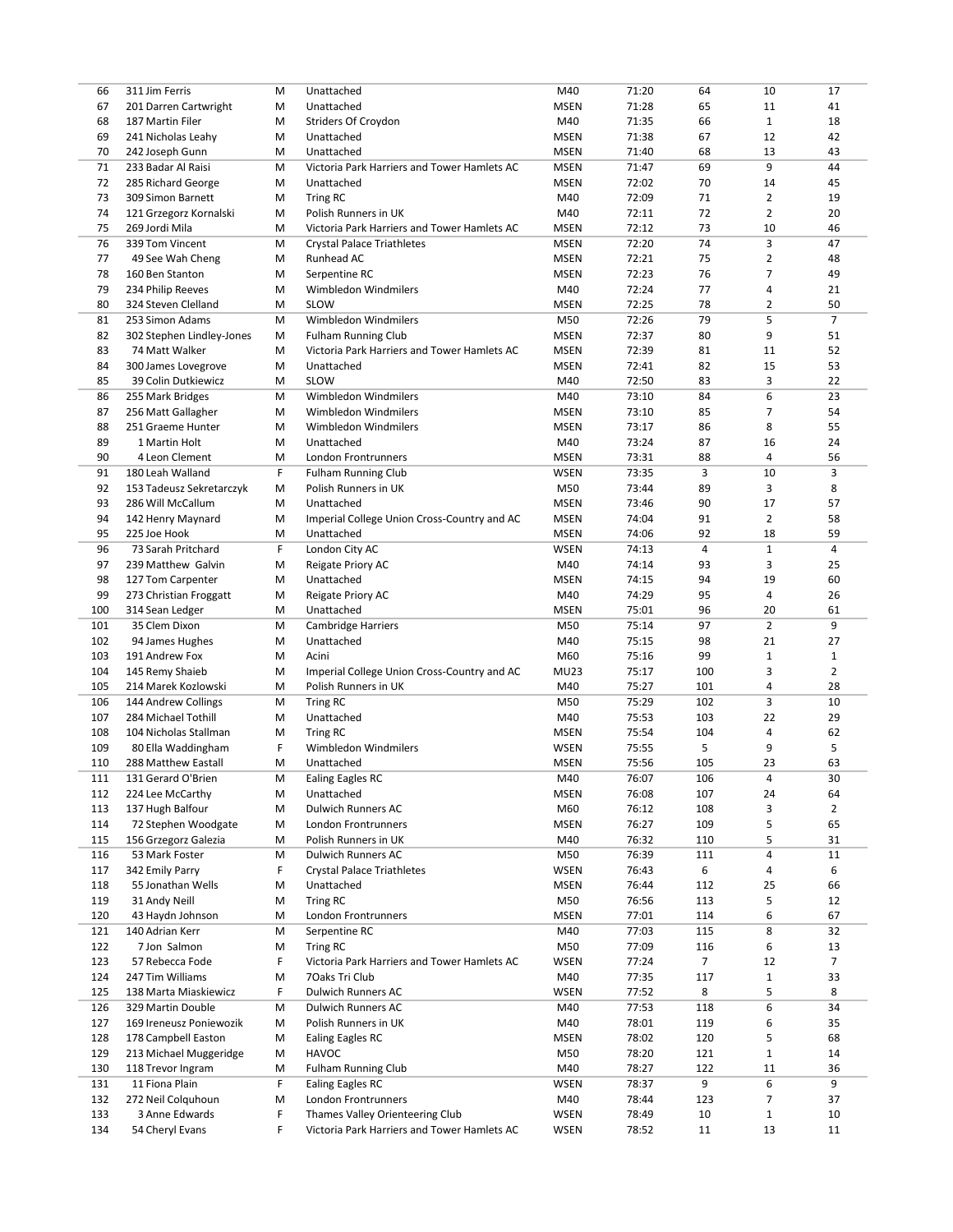| 135        | 33 Matt Beaney                         | M      | Thames Hare and Hounds                              | M40                | 79:04          | 124       | $\mathbf 1$                   | 38                 |
|------------|----------------------------------------|--------|-----------------------------------------------------|--------------------|----------------|-----------|-------------------------------|--------------------|
| 136        | 91 Chris Hall                          | M      | Unattached                                          | <b>MSEN</b>        | 79:16          | 125       | 26                            | 69                 |
| 137        | 245 Mike Pocock                        | M      | Reigate Priory AC                                   | M60                | 79:25          | 126       | 5                             | 3                  |
| 138        | 141 Colin Jackson                      | M      | Unattached                                          | M60                | 79:42          | 127       | 27                            | 4                  |
| 139        | 32 John Manning                        | M      | <b>Tring RC</b>                                     | M60                | 79:51          | 128       | $\overline{7}$                | 5                  |
| 140        | 150 Katie Styles                       | F      | Dulwich Runners AC                                  | <b>WSEN</b>        | 80:16          | 12        | $\overline{7}$                | 12                 |
| 141        | 295 James Bishop                       | M      | Acini                                               | M40                | 81:23          | 129       | $\mathbf 2$                   | 39                 |
| 142        | 270 Jessica Davies                     | F      | Thames Hare and Hounds                              | <b>WSEN</b>        | 81:47          | 13        | $\overline{2}$                | 13                 |
| 143        | 184 Ben Murrells                       | M      | Unattached                                          | M40                | 81:54          | 130       | 28                            | 40                 |
| 144        | 325 Mike Duff                          | M      | Ealing Eagles RC                                    | M40                | 82:19          | 131       | $\overline{7}$                | 41                 |
| 145        | 337 Mary Ward                          | M      | <b>Tring RC</b>                                     | M50                | 82:34          | 132       | 8                             | 15                 |
| 146        | 192 Steph Upton                        | F      | Striders Of Croydon                                 | W50                | 82:48          | 14        | $\overline{2}$                | $\mathbf{1}$       |
| 147        | 154 Katarzyna Chojnacka                | F      | Polish Runners in UK                                | <b>WSEN</b>        | 82:55          | 15        | $\overline{7}$                | 14                 |
| 148        | 133 Ivan Filchev                       | M      | <b>Halstead Road Runners</b>                        | <b>MSEN</b>        | 83:03          | 133       | $\mathbf{1}$                  | 70                 |
| 149        | 292 Lucy Pickering                     | F      | <b>Dulwich Runners AC</b>                           | W50                | 83:05          | 16        | 8                             | $\overline{2}$     |
| 150        | 229 Bob Empson                         | M      | <b>Fulham Running Club</b>                          | M50                | 83:08          | 134       | 12                            | 16                 |
| 151        | 65 Abi Barber                          | F      | <b>Ealing Eagles RC</b>                             | <b>WSEN</b>        | 83:09          | 17        | 8                             | 15                 |
| 152        | 161 William Jessup                     | M      | Unattached                                          | M40                | 83:10          | 135       | 29                            | 42                 |
| 153        | 231 Alan Hatvany                       | M      | Sheen Shufflers                                     | M60                | 83:13          | 136       | $\mathbf{1}$                  | 6                  |
| 154        | 130 Jean Shotter<br>134 Nathan Roulson | F      | <b>Holmfirth Harriers AC</b>                        | W50                | 83:26<br>83:28 | 18        | $\mathbf 1$<br>$\overline{2}$ | 3<br>43            |
| 155        |                                        | M<br>F | <b>Halstead Road Runners</b>                        | M40                |                | 137<br>19 | $\overline{2}$                |                    |
| 156<br>157 | 167 Natasha Cendrowicz                 | F      | <b>Highgate Harriers</b>                            | W40<br><b>WSEN</b> | 83:34<br>83:37 | 20        | 9                             | $\mathbf{1}$<br>16 |
| 158        | 176 Hayley Kandt                       | F      | <b>Ealing Eagles RC</b><br><b>Horsley Shufflers</b> | W50                | 83:39          | 21        | $\mathbf{1}$                  | $\overline{4}$     |
| 159        | 236 Jane Morgan<br>78 Marian Elliott   | F      | Unattached                                          | <b>WSEN</b>        | 83:40          | 22        | 30                            | 17                 |
| 160        | 326 Herve Bessieres                    | M      | London Frontrunners                                 | M40                | 83:44          | 138       | 8                             | 44                 |
| 161        | 215 Bruce McLaren                      | M      | <b>Ranelagh Harriers</b>                            | M50                | 83:46          | 139       | 3                             | 17                 |
| 162        | 276 Charlotte Levin                    | F      | <b>Ealing Eagles RC</b>                             | <b>WSEN</b>        | 83:52          | 23        | 10                            | 18                 |
| 163        | 124 Chris Salter                       | M      | Unattached                                          | <b>MSEN</b>        | 83:56          | 140       | 31                            | 71                 |
| 164        | 264 Amanda Williams                    | F      | <b>Orpington Road Runners</b>                       | W40                | 84:06          | 24        | $\mathbf{1}$                  | 2                  |
| 165        | 297 Emma Dodds                         | F      | Crystal Palace Triathletes                          | <b>WSEN</b>        | 84:09          | 25        | 5                             | 19                 |
| 166        | 189 Iftekhar Hussain                   | M      | Unattached                                          | <b>MSEN</b>        | 84:10          | 141       | 32                            | 72                 |
| 167        | 116 Tomasz Procter                     | M      | Imperial College Union Cross-Country and AC         | <b>MU23</b>        | 84:40          | 142       | 4                             | 3                  |
| 168        | 209 Rick Cannon                        | M      | <b>Fulham Running Club</b>                          | <b>MSEN</b>        | 85:23          | 143       | 13                            | 73                 |
| 169        | 238 Ellis Maguire                      | F      | Unattached                                          | <b>WSEN</b>        | 86:11          | 26        | 33                            | 20                 |
| 170        | 47 Jason Humphreys                     | M      | Unattached                                          | M40                | 87:01          | 144       | 34                            | 45                 |
| 171        | 230 Ben Unsworth                       | M      | <b>SLOW</b>                                         | <b>MSEN</b>        | 87:14          | 145       | $\overline{4}$                | 74                 |
| 172        | 257 Amelia Ashton Jones                | F      | Wimbledon Windmilers                                | W40                | 87:23          | 27        | 10                            | 3                  |
| 173        | 126 Tim Wright                         | M      | Unattached                                          | M40                | 87:30          | 146       | 35                            | 46                 |
| 174        | 123 Emily Meins                        | F      | <b>Cambridge Harriers</b>                           | <b>WSEN</b>        | 87:39          | 28        | 3                             | 21                 |
| 175        | 181 Matthew Hunter                     | M      | London Frontrunners                                 | <b>MSEN</b>        | 87:41          | 147       | 9                             | 75                 |
| 176        | 5 Simon Webster                        | M      | Striders Of Croydon                                 | M40                | 87:46          | 148       | 3                             | 47                 |
| 177        | 120 Christopher Nicholls               | М      | <b>Tring RC</b>                                     | M50                | 87:56          | 149       | 9                             | 18                 |
| 178        | 304 Alexander Ripley                   | M      | Unattached                                          | <b>MSEN</b>        | 87:57          | 150       | 36                            | 76                 |
| 179        | 115 Mike Farmery                       | M      | Thames Hare and Hounds                              | M60                | 88:14          | 151       | 3                             | $\overline{7}$     |
| 180        | 172 Nicki Adams                        | F      | <b>SLOW</b>                                         | W40                | 88:21          | 29        | 5                             | 4                  |
| 181        | 146 Charlotte Barratt                  | F      | Imperial College Union Cross-Country and AC         | <b>WSEN</b>        | 88:33          | 30        | 5                             | 22                 |
| 182        | 206 Christopher Fox                    | M      | Serpentine RC                                       | M40                | 88:33          | 152       | 9                             | 48                 |
| 183        | 211 Kevin Dowton                       | М      | Unattached                                          | M40                | 88:41          | 153       | 37                            | 49                 |
| 184        | 331 Ben Radford                        | М      | Unattached                                          | M40                | 89:31          | 154       | 38                            | 50                 |
| 185        | 109 Dan McPhilimey                     | М      | <b>Fulham Running Club</b>                          | <b>MSEN</b>        | 89:34          | 155       | 14                            | 77                 |
| 186        | 18 Ewan Main                           | М      | Infidels                                            | M40                | 90:18          | 156       | $\mathbf{1}$                  | 51                 |
| 187        | 193 Matt Lawley                        | М      | Crystal Palace Triathletes                          | M40                | 90:25          | 157       | 6                             | 52                 |
| 188        | 113 David Lobley                       | М      | Sevenoaks AC                                        | M50                | 90:30          | 158       | $\mathbf 1$                   | 19                 |
| 189        | 333 Guy Laister                        | М      | Epsom & Ewell Harriers                              | M40                | 91:12          | 159       | $1\,$                         | 53                 |
| 190        | 266 Leonie Hope                        | F      | Runhead AC                                          | <b>WSEN</b>        | 91:17          | 31        | 3                             | 23                 |
| 191        | 226 Paul Wateridge                     | М      | Unattached                                          | <b>MSEN</b>        | 91:21          | 160       | 39                            | 78                 |
| 192        | 341 Andy Robinson                      | М      | SLOW                                                | M60                | 91:30          | 161       | 6                             | 8                  |
| 193        | 327 Ally Whitlock                      | F      | Striders Of Croydon                                 | <b>WSEN</b>        | 92:02          | 32        | 4                             | 24                 |
| 194        | 293 Noriko Sugiyama                    | F      | Serpentine RC                                       | W50                | 92:07          | 33        | 10                            | 5                  |
| 195        | 48 Luis Hevia-Aza                      | M      | Unattached                                          | M40                | 92:13          | 162       | 40                            | 54                 |
| 196        | 16 Suzanne Templer                     | F      | <b>Fulham Running Club</b>                          | <b>WSEN</b>        | 93:06          | 34        | 15                            | 25                 |
| 197        | 132 Jacek Krakowiak                    | M      | Polish Runners in UK                                | M40                | 93:17          | 163       | 8                             | 55                 |
| 198        | 41 Brown Mcnally James                 | М      | Serpentine RC                                       | M40                | 93:22          | 164       | 11                            | 56                 |
| 199        | 122 Joanna Mazur                       | F      | Polish Runners in UK                                | <b>WSEN</b>        | 93:30          | 35        | 9                             | 26                 |
| 200        | 128 Tomasz Jakimowicz                  | М      | Polish Runners in UK                                | M40                | 93:33          | 165       | 10                            | 57                 |
| 201        | 246 Michael Clark                      | М      | Reigate Priory AC                                   | M40                | 93:46          | 166       | 6                             | 58                 |
| 202        | 190 Charlotte Wade                     | F      | Serpentine RC                                       | WSEN               | 94:01          | 36        | 12                            | 27                 |
| 203        | 182 Stephen Allport                    | М      | Unattached                                          | M40                | 94:04          | 167       | 41                            | 59                 |